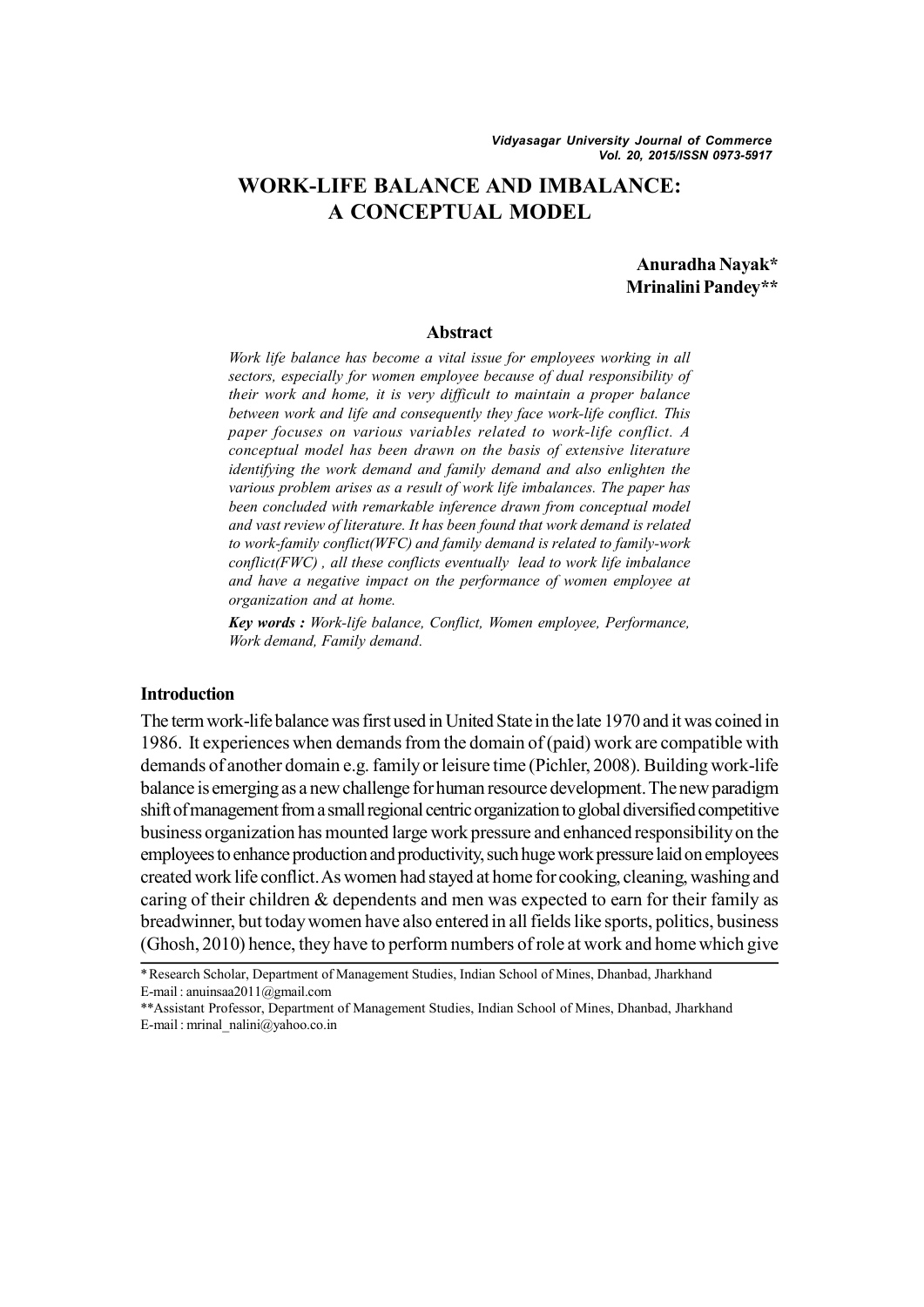rise many challenges in their life. The proper balance between work life and personal life of a person is a state of equilibrium between work demand and family demand and understood as a concept that supports employees to split their time and energy between work and family roles. It can be achieved by better time management through task prioritization that helps women employee to reduce their stress, conflict, absenteeism and turnover rate and increase their performance at home as well as at work.

The employers need to devise good work life balance policies for their employees because now it has been realized that people are the most important resource of production which direct and control all other resources, therefore, the employers are required to assist employees particularly women employees for maintaining their work life balance by providing family friendly policies and programmes like providing child and elder care support, maternity leave and benefits along with flexible schedule, transfer, promotion, reducing working hours, shifting work etc. Due to increased demand of work, women are finding more difficulties to achieve appropriate balance between work and family which hampers their proficiency to carry out their responsibility of work and home in the effective way. Lowe (2007) pointed out that work life imbalance is not a new problem, it has received more attention in this decade than ever before. The problem is posed not only for employee but also it has created a lot of trouble for organization also, therefore, both have needed to concentrate on this problem. Employees are facing problems like low level of job satisfaction, monotony, stress, absenteeism, turnover due to work life imbalance at work as well as cases of divorce, high stress level, and poor family relation problem at home. This study focus on women employee and its purpose is to develop basic outlook of their problem and to draw a conceptual model based on various thoughts from research studies and diverse literature review. This model speaks that work and family demand creates work-life conflict and this is in turn adversely affecting the performance of women employee at organization and at home.

### **Literature review**

The balance between work and personal life have a positive impact on employees as it linked with increased productivity, better job performance and life satisfaction. A study identified the impact of work life balance practices, it has been suggested that flexible work arrangement would be able to relax the mind of the women employee to work freely and help them to maintain a balance (Mohan & Prabha, 2010). These practices were found positively related to turnover, absenteeism, and satisfaction level in a thesis (Morgan,2009; Thriveni,2012) but some variables such as marital status, age, working hours, and overtime has been identified in teaching field which had negative impact on work –life balance among women employee (Lakshmi & Gopinath, 2010) .

Work domain and family domain were major stressor in the life of employees, as result employee found themselves juggling with competing demands of work and family (Byron, 2005), therefore, they had to face a conflict between these both lives. Research studies on women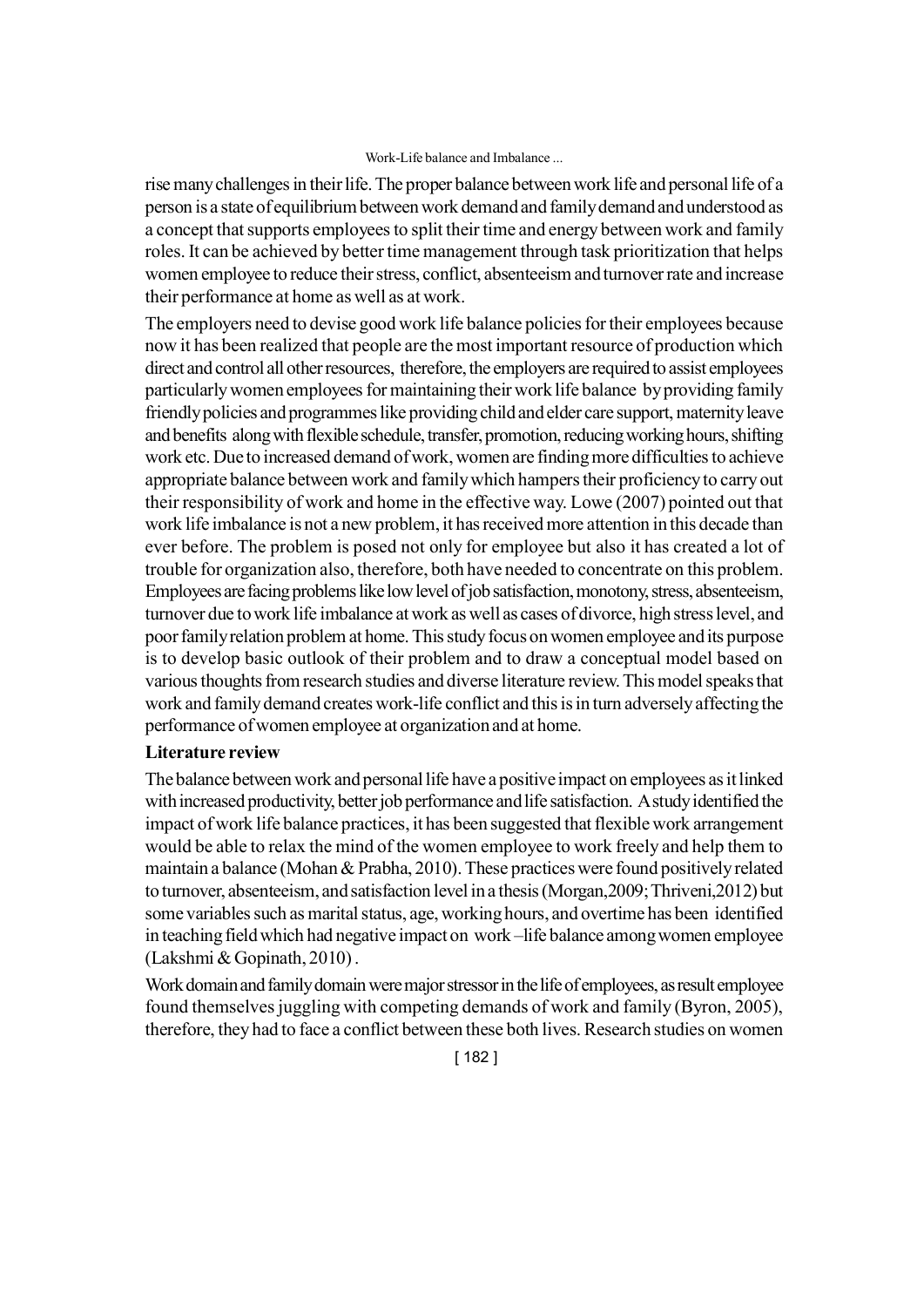employee in banking sector reported that married women employee faced work-family conflict because they had to perform multiple roles in addition to their career. Hence, this study was aimed to identify those factors which gave rise to obstacles in managing both lives. It has been found that work characteristics like number of hours worked, inflexible work schedule and work stressor and family characteristics like number of children and their age had greater impact on work-family conflict (Victor, Thavakumar;2011).

Levy (2012) conducted a study on work life balance which explored the ways in which full time and part time work affect women and their perceived work-life balance and also examined the influence of child care support, educational attainment, age of youngest child, number of hours worked, and high workload on their perceived work life balance of working women. Work domain variables affect the perceived work life balance of working mothers. It was found in this study that full time employed working women with younger child had a significant negative impact on the success in balancing work-life.

Gutek et al (1991) also conducted a study in which they explored work-family conflict (work interference with family) and family-work conflict (family interference with work). Both were clearly different and relatively independent with each other. Yildirim and Aycan(2008) examined in a study of Randomly drawn sample of 143 employed women (106 Academic nurses and 137 clinical nurses) the extent to which work demand (work overload, irregular work schedule, long working hours and overtime work) was related to work-family conflict as well as the life and job satisfaction of nurses in turkey. Result was found that nurses with heavy work demands experienced less work to family conflict, it has been suggested that they are more satisfied with their jobs and personal life when they receive social support from their supervisors. Another work demand such as irregular work schedules and work overload had the strongest relationship with nurses' work-family conflict (Yildirium and Ayan, 2008; Burke and Greenglass, 2001; Simon et al, 2004).Campbell and Kennard (1994) have studied the effects of family responsibilities on the work commitment and job performance of women employee. Past research studies have shown work-life conflict is widespread and it has negative effect on well being.

### **A conceptual model for antecedents and outcomes of work-life imbalance**

The model has been designed on the basis of various studies and thought drawn from diverse review of literature related to work-life conflict. Various variables have been recognized which are responsible for conflicts in work and personal life. Model also depicts outcomes of conflicts in organizational and family perspective. Every task needs time, energy and skill for its effective execution. As women employees have to perform multiple roles as compared to men, work demands and family demands both mount a pressure on women employees to spend more time and energy to carry out both roles. Hence, it becomes difficult for women employees to cope up with these competing demands. The gap in work demands and family demands give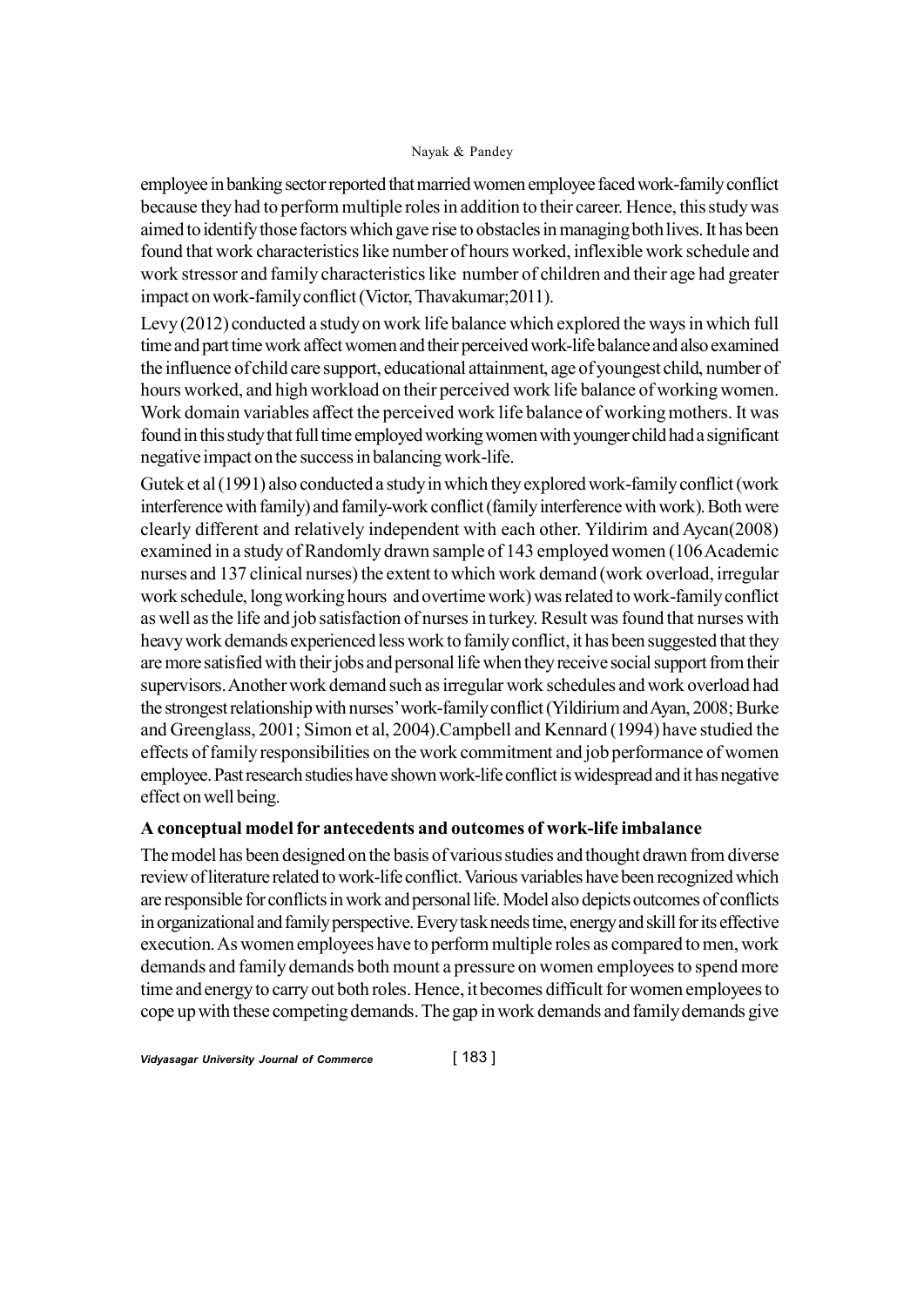rise to conflict. The conflict can be divided into two forms namely- Work-family conflict (WFC) and Family-work conflict (FWC). Frone et al (1992) has found that work demand is the most powerful causes of work-family conflict (WFC) and family demand is strongly related to family-work conflict (FWC).



**Figure 1: Antecednts and Consequences of Work-Life Imbalance**

*Source : Self-developed Model*

[ 184 ]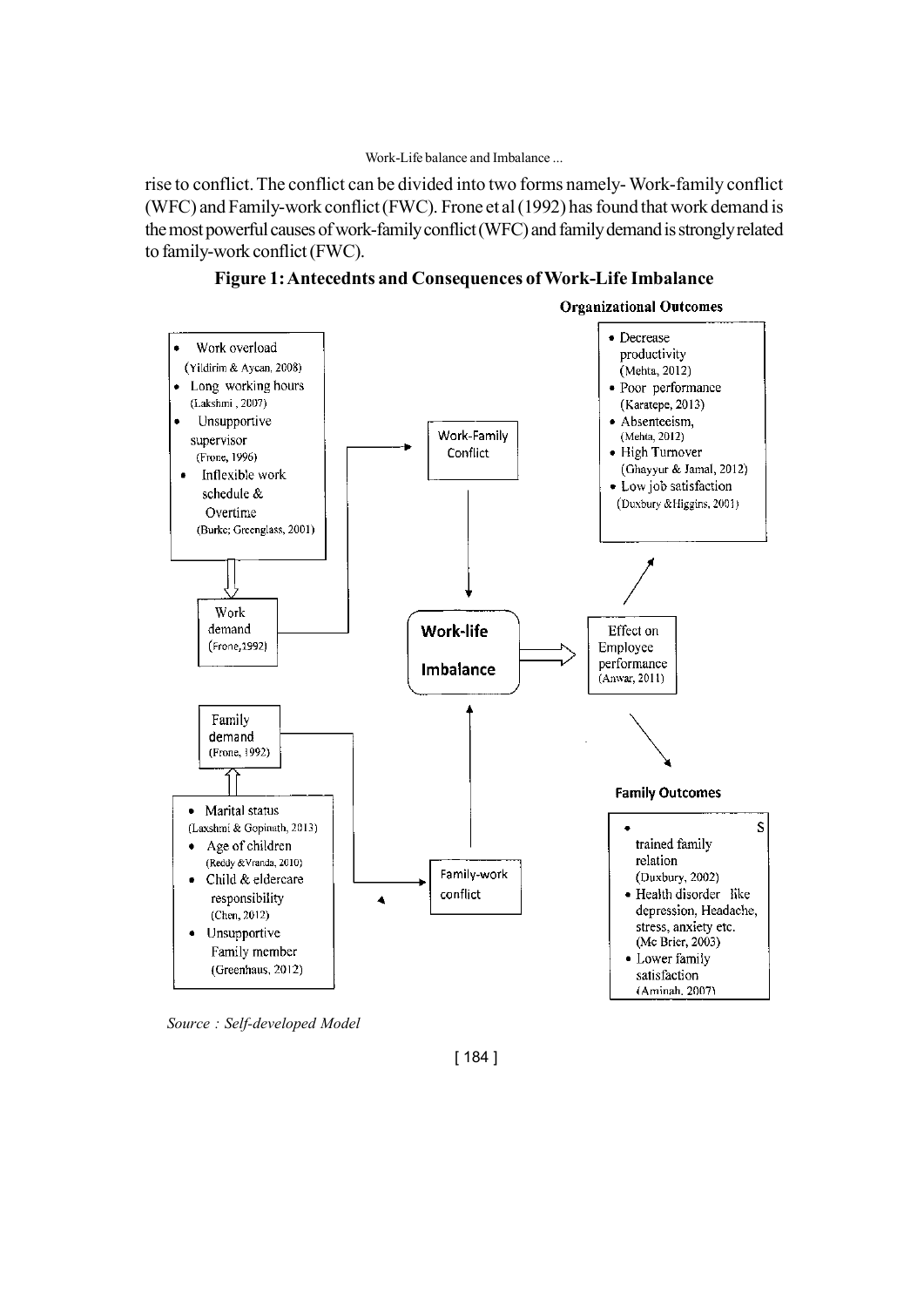### **Work demand**

When work demand such as long working hours, irregular work schedule, overtime, work overload or unsupportive supervisor, etc. interfere women employee to fulfill their family responsibilities, work-family conflict crop up. It has been examined in earlier researches that work overload and irregular work schedule had a positive relationship with work-family conflict, work pressure faced by nursing women have interfered their family life ( Burke and Greenglaus,2001; Simon et al, 2004). Long working hours and overtime have also identified as work demand in addition to work overload, irregular work schedule, which also was positively related to work-family conflict (Yildirim and Aycan, 2008). Additional working hours at work refuses married women employee to attend the children and other dependent and to take care of their need which distort their work life balance (Lakshmi & Gopinath, 2011). As a result, 24% of men and 48% of women quitted their job because of long or inflexible working hours (Malhotra, 2013). Another study also indicates that unsupportive supervisor or employer can also interfere with their family life and work-family conflict can arise between both roles. It can only happen when employee don't found supporting employer towards them, to take care of their need. (Frone et al, 1996). It seems that all variables are the indicators of work demand, which become antecedents of work-family conflict.

### **Family demand**

As women are playing dual responsibility of home and work, both are interrelated and interdependent on each other. There are numbers of variables which is the indicators of family demands on the part of women employee, such as child care, elder care, unsupportive family members, age of children, etc. When family demands dominate over work demands, then family-work conflict (FWC) arises which result in diminished work quality (Greenhauss, 2012). Previous research has shown that married women employee face higher family-work conflict (FWC) than single counterparts and parents experience higher family-work conflict (FWC) than non-parents (Herman & Gyllstrom, 1997). Furthermore, as women's participation increasing in the employment, the problem related to child and elder care takes place (Hindu Business Line, 19 June 2006). Several variables such as size of family, age of children have been found which affect work life balance of women employee and also influence the level of family-work conflict (FWC). Children are the most important family factor which affects the work-life balance. It has been studied that with younger children, women face more familywork conflict than those grown up child as child grow up they more involve in their job rather than home (Narayana,2013 ; Beutall & Greenhaus, 1980) but another study have indicated that women having an eldest child between 6 and 10 years, family-work conflict was found more. Therefore, the age of children was found positively related with family-work conflict among married working women (Reddy; Vranda; Ahmed; Nirmala; Siddaramu, 2010). Marital status is demographic factor which affects work life balance. Women employees who are married, find interference in their work and face more conflict as compared to unmarried

*Vidyasagar University Journal of Commerce* [ 185 ]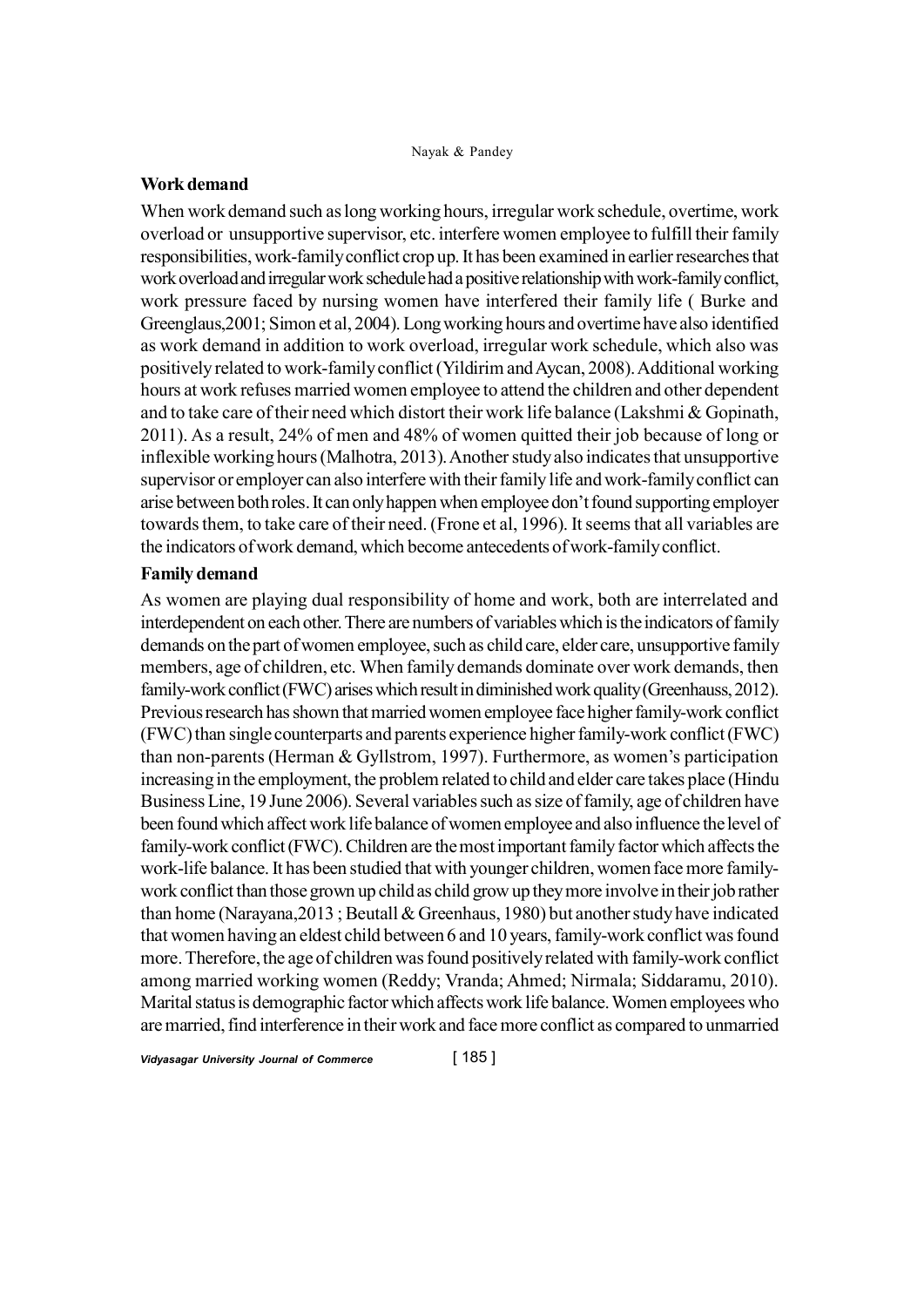women, as such, who are single and young are likely to tend have less family-work conflict as compared with those who have childcare and Eldercare responsibilities (Chen, 2006).

# **Work-family conflict (WFC) & Family-work conflict (FWC)**

Work and family are two central domains in the lives of employees. Work life balance has been identified as a major issue for academic staff, especially for women academic staff (Sorcinelli,2007). It was studied from various literatures that family demand on employed women like child care, elder care, house work is higher than the employed men (Milkie & Peltola, 1999). Therefore, work-life conflict has been considered as primarily a women's issue. The employee tend to share their time and energy between demand of work and family and try to make a proper balance and better synchronization between them, but excessive demand of one domain over another give rise to work-life conflict. Greenhaus and Beutell (1985) defined work-life conflict as "a form of inter-role conflict in which the role pressures from the work and family domains are mutually incompatible in some respect i.e. participation in the work (family) role is made more difficult by virtue of participation in the family (work) role". Gutek et al (1991) conducted a study which has decided two dimensions of work-life conflict that is work-family conflict and family-work conflict, both are clearly different and relatively independent with each other.

Work-family conflict can be understood as work interference over the family life, for example the work demand like long working hours may restrain women employee to attend the family responsibility while Family-Work Conflict means interference of family over the work-life. For example, sometime family demand like child care, elderly care may become a reason of absenteeism for women employee and they leave their work at pending because of responsibility of their home (Duxbury, Higgins & Lee, 1994; Gutek et al,1994). Demand for aligning motherhood and marriage with career has become a major challenge, therefore women are likely to face work-family conflict as compared to men colleagues (Williams and Alliger, 1994).Women have to carry out home responsibility along with their work, women give more priority to their home responsibility due to inherent affection for child care and home as such work-family conflict is more common than family-work conflict (Frone, 1992; Gutek, 1991). In another case if there is a single parent in a family, then work and family both responsibilities become imperative for him/her and face both types of conflict.

In today's competitive and global environment, both men and women are required to earn for their family. Women are expected to share the responsibility of their home with their husband, if she does 'not like so, the work-family conflict and family-work conflict can arise which leads to work life imbalance. It is the inability of employee to satisfy and meet the demands of their work and home, which adversely affects their performance at work and at home.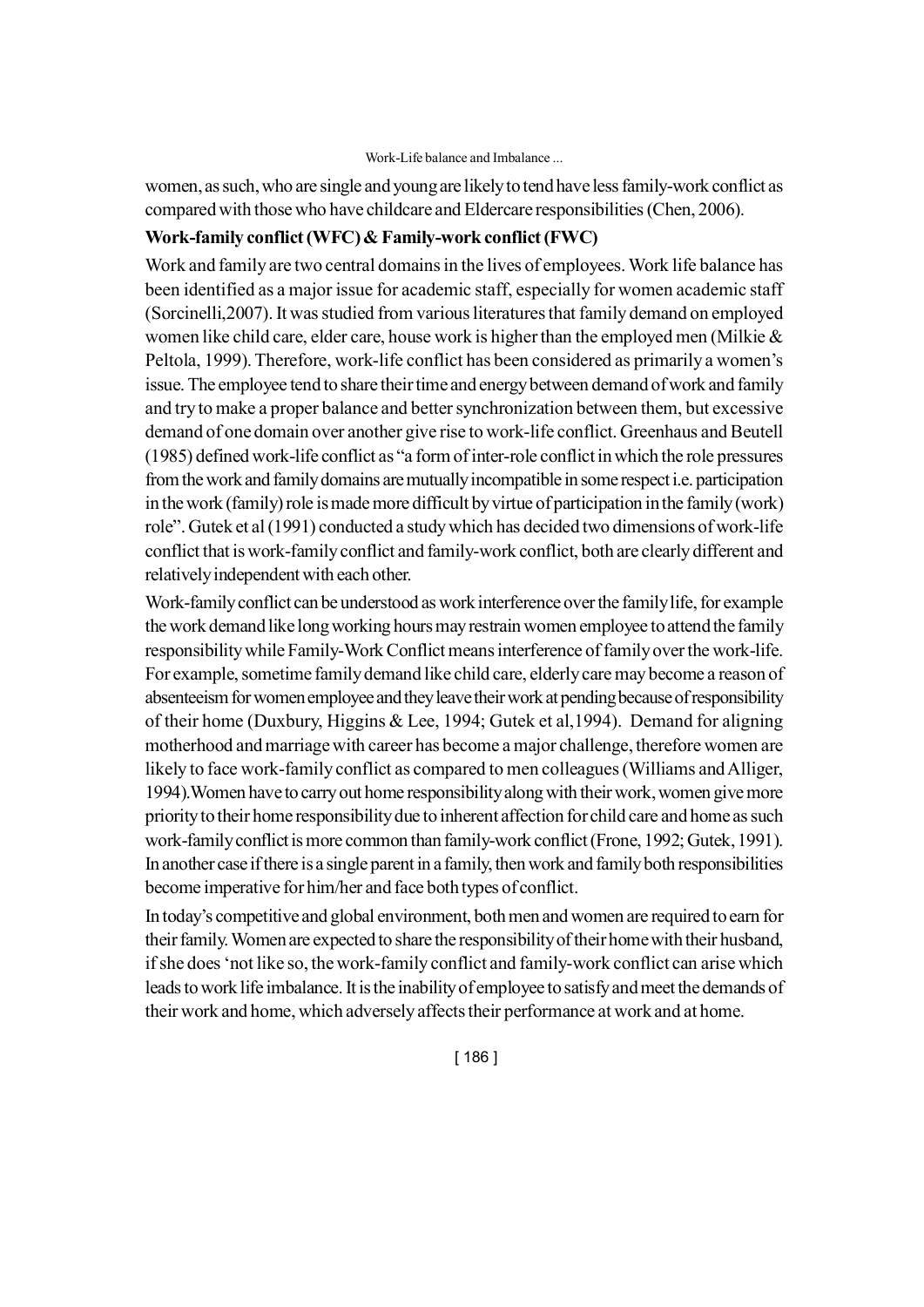### **Effect of work-life imbalance on employee performance**

Married women, who are the member of dual career families, feel larger role pressure from the work domain and family domain as compared to men. The work-life conflict has detrimental outcomes that have been well established in the research literature. A study has been done in Pakistan, which investigated the impact of work-life conflict on performance of employee, it was found that conflict between work and family roles negatively affect the employee performance (Anwar & Shahjad, 2011).Work life imbalance results in negative consequences which have been described below :

### **Organizational outcomes**

Incompatibility or imbalance of work and life activities is also called as work-life conflict which effect the performance of employee at work (Kinnunen, Feldt, & Pulkkinen, 2006; Fritz & Sonnentag, 2006). Work life imbalance results in less productivity at workplace , absenteeism , high attrition , low morale, more stress on the women employees working in service sector (Mehta, 2012). Asfaq, Mahmood &Ahmad (2013) studied the impact of work-life conflict and work overload on employee performance through collecting data from 300 employees working in banking sector of Pakistan. It was found that performance of employee was affected by work-life conflict and workload. There was prolonged working hours in banking sector as compared to other sector, it became difficult for women employee to manage their work and family life and it was negatively associated with employee performance. Karatepe (2013) has also suggested, employees who had work-family conflict, and Family-work conflict with work overload, they were not able to establish a balance between work and family roles, they were emotionally exhausted and less embedded in their job and placed poor performance at organization. Poor work-life balance led to many devastating things like tardy, bad performance, lack of motivation, more errors, and absence from work and so on and also it reduces quality of work and productivity without any doubt. Netemeyer et al. (1996) found intention to leave an organization to be correlated with both work-family conflict (WFC) and family-work conflict (FWC). In some studies, both interference were also found positively related to employee turnover in both banking and pharmaceutical organizations (Ghayyur; Jamal; 2012, Anwar; Hammed, 2013).

Organization success depends on people, if employee do not find proper balance between work and life, their physical and mental health will retard which in turn affect the organizational productivity and profitability (Anderson at al 2004). A National study in the year 1977 on the changing workforce reported that 29% of employed women had problems with babysitters, daycare facilities which caused absenteeism and reduced concentration due to imbalance. In the study of Duxbury and Higgins (2001), role overload leads to work-life conflict that affects the performance of employee. Work life conflict have a direct relationship with job satisfaction, excessive work demand interfere in family life of women employee which negatively influence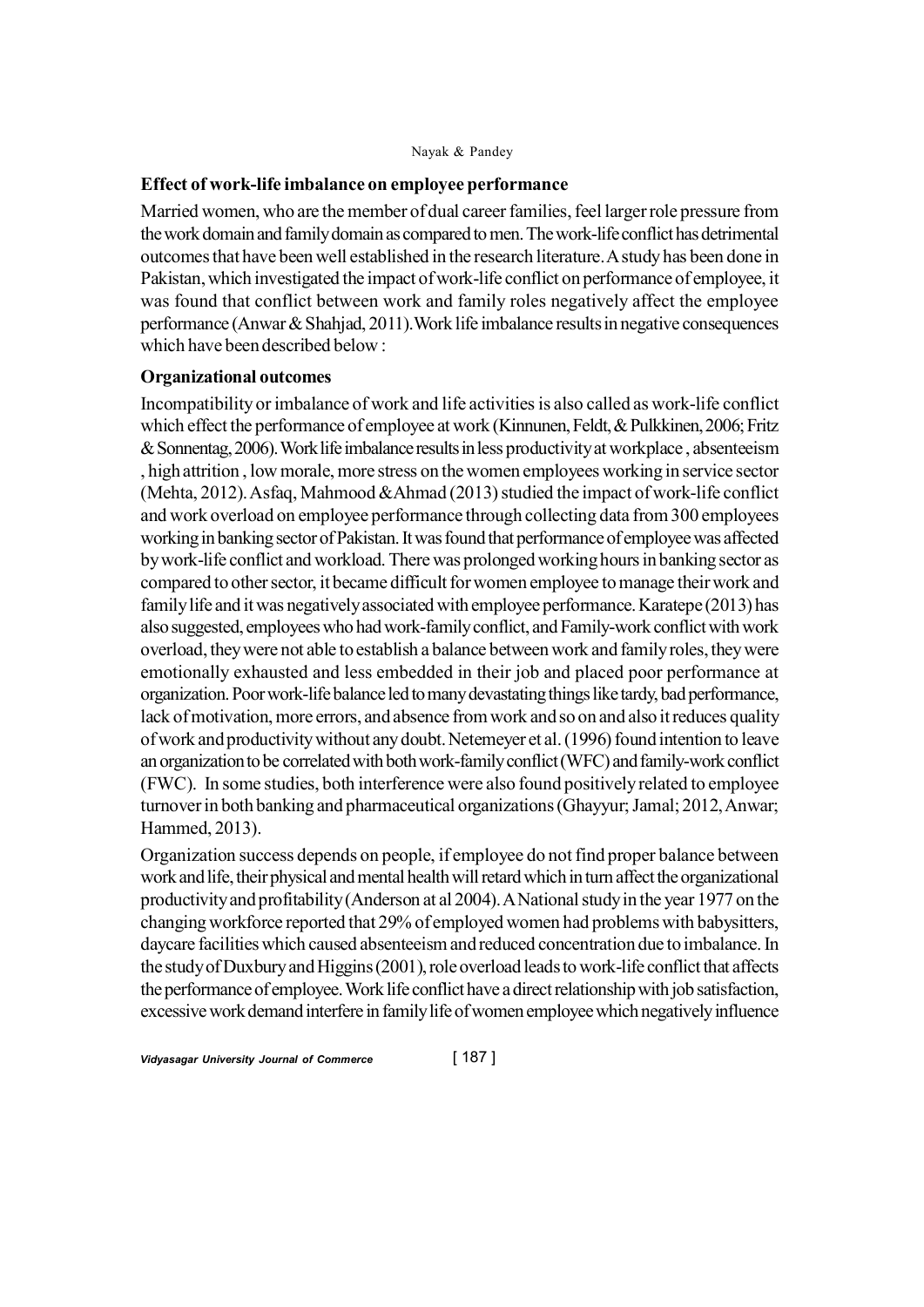their job attitude, as a result employee doesn't get satisfaction from their job (Rathi &Barath, 2012 and their performance level got reduced.

### **Family outcomes**

Work-life conflict put adverse effect on well being, health, marital and family life. Employees face problems in their personal relationship due to work life imbalance. A study indicates that employees are more likely to experience negative relationship with their children and their spouse or other family member due to work life imbalance (Duxbury et al.2002), Work life conflict can result in family quarrel and divorce with spouse. According to a study in year 2003 by the women's executive network, women are twice as likely as men to report work life imbalance with a reason that despite the massive influx into the workforce, women retain the greater share of responsibility of child care, eldercare, and other home work like cooking, washing, cleaning etc(Work-Life Balance Compendium,2001), therefore ,they face high level of work-life conflict then men (Lilly, Duffy and Virick, 2006) and have negative consequence on their health like increased anxiety and depression(Mc Brier et al,2003), three times more likely to suffer from heart problem, infections, injuries, mental, health problem, back pain etc and five time more likely to cancer( Social development Canada , 2004).s In a study, Mental Foundation Survey found various outcome of work-life imbalance or conflict. The study made comparison between men and women employee and found that due to long working hours more than Quarter(27%) of employee felt depressed, 1/3 felt anxious, more than half (58%) felt irritable. 42 % of women reported Unhappiness then 29% of men and 2/3 of employee have negative effect on their personal life, lack of personal development, physical and mental health problems, and family relationship and poor home life. According to Aminah (1997), married working women in Malaysia, did experience work-family conflict more than familywork conflict, which led to dissatisfaction in their family life.

### **Conclusion**

Work life conflict has been emerged as an issue for today's organization. The women employees face more work life conflict as compared to men employee. Work life conflict is bidirectional as various factors of work such as long working hours, work overload, unsupportive supervisor, inflexible work schedule and overtime interfere with the family life, on the other hand marital status, age of children, child and eldercare responsibilities, unsupportive family member are identified as family demand interfere with work life. If work life balance is not maintained, it can affect employee performance at organizational level which can also affect family. This study has identified various negative aspects of work-life imbalance at work and family for instance poor performance, increased absenteeism and turnover rate, low level of job satisfaction and low productivity at organization level and poor family relation with spouse and other family member, anxiety, depression, and dissatisfaction from family, poor mental and physical health at family and personal level.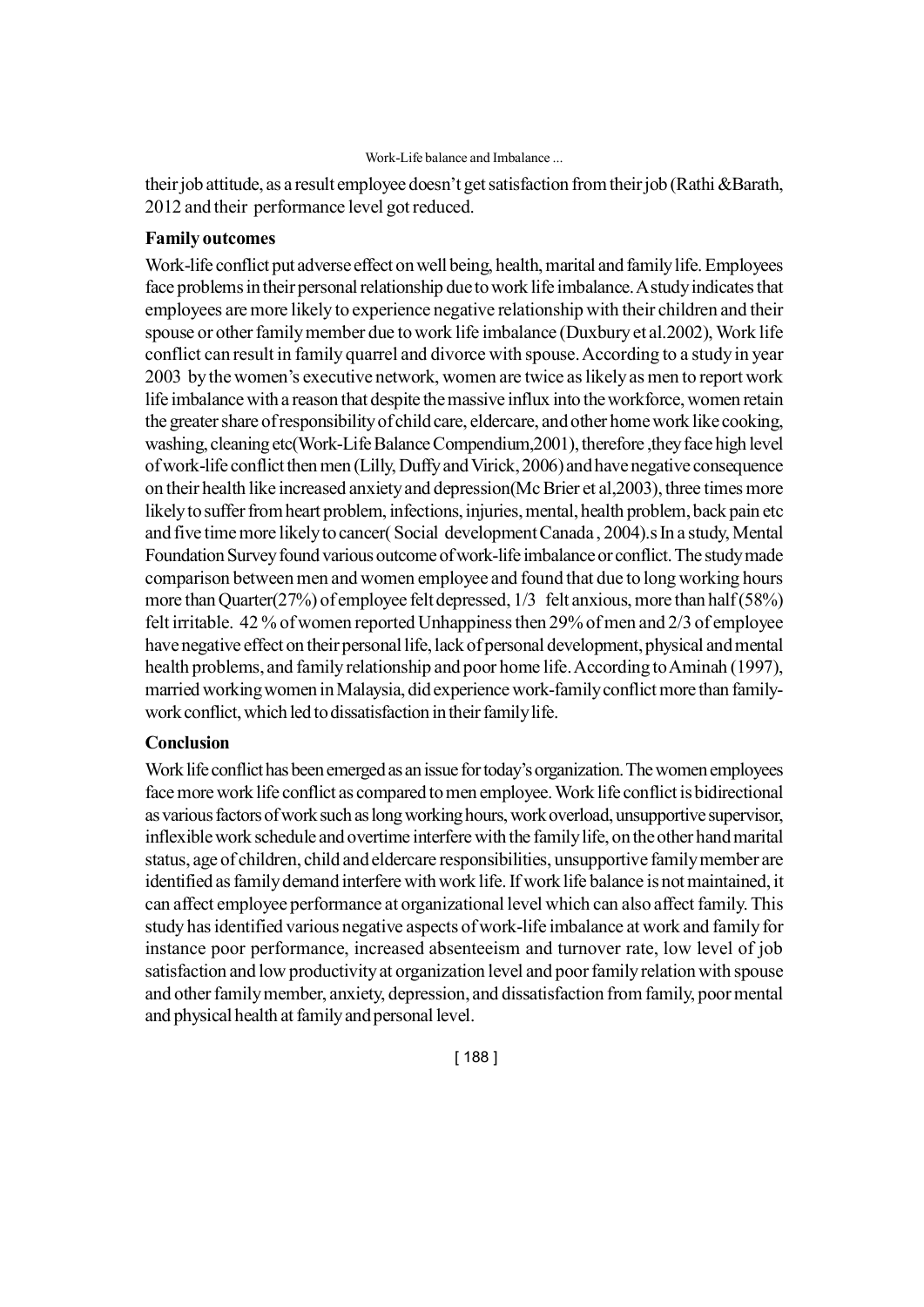# **Limitation of the study**

An attempt has been made to highlight antecedents and consequences of work life imbalance in this study. The limitation of this research work is that no empirical study has been done to validate findings of the study, moreover the secondary data used in this study is also limited.

# **Future implications**

The present study provides a broad outlook of work-life balance. The study will help to know the demand of both work and family lives and to understand their negative impact on performance of the employee so that organization can take corrective action in implementing the policies and practices to deal with these issues. The conceptual model on work life imbalance depicts complete know how of process, factors and outcomes involve in work life balance. This paper has implications for employee, organizations, and policy maker, government and researchers.

# **References**

- 1. Aminah, A. (1997) .Work-family conflict and social Support: A study female secretaries in Malaysia. *Pertanika Journal of Social Science and Humanities*, 5(2), 93-101.
- 2. Anderson, Stella E., Robin T. B., and Betty S. C. (2002). Formal organizational incentives and informal workplace practices: Links to work-family conflict and job-related Outcomes. *Journal of Management*, 28(6), 787-810.
- 3. Anwar & Shahjad (2011). Impact of work-life conflict on perceived employee performance: Evidence from Pakistan European. J*ournal of Economies, Finance and Administrative Sciences*, 31.
- 4. Asfaq, Mahmood., & Ahmad. (2013). Impact of work-life conflict and work-overload on employee performance in banking sector of Pakistan. *Middle-East Journal of Scientific Research*, 14(5), 685-695.
- 5. Beutell, N.J., & Greenhaus, J.H. (1980). Some sources and consequences of interrole con?ict among married women. Proceedings of the Annual Meeting of the Eastern Academy of Management, 17, 2– 6.
- 6. Burke, R.J., & Greenglauss, E.R., 2001. Hospital restructuring stressors, work-family concerns and psychological wellbeing among nursing staff. Community Work Fam. 4, 49–62.
- 7. Campbell, D.J., Campbell, K.M., Kennard.D (1994). The effects of family responsibilities on the work commitment and job performance of nonprofessional women. *Journal Occupational Organization Psychology*, 67, 283-296.
- 8. Chen, Q. (2006). Research on work-family conflict of knowledge worker and its intervention strategies. Unpublished Master dissertation, Chongqing University, China.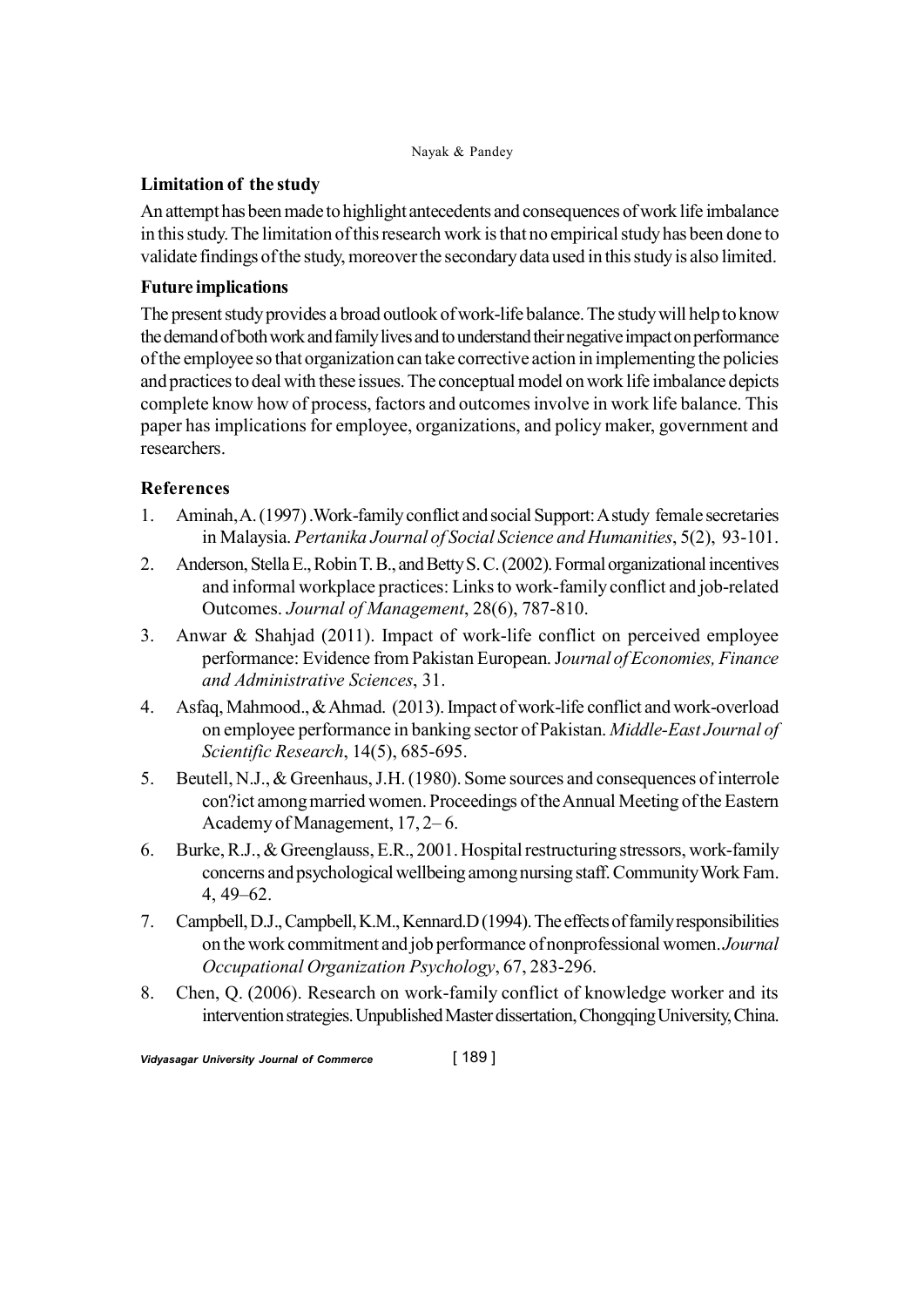- 9. Cohen & Liani (2009).Work-family conflict among female employees in Israeli hospitals. *Emerald Personal Review*, 28(2), 125-141.
- 10. Duxbury, L & Higgins, C. (2002). The 2001 national work-life conflict study. Final report, Public Health Agency of Canada.
- 11. Duxbury, L., & Higgins, C. (2001). Work-life balance in the new millennium: Where are we? Where do we need to go? (CPRN Discussion Paper No. W12). Retrieved from http://www.cprn.org/documents/7314 en.PDF
- 12. Fritz, C., & Sonnentag, S. (2006). Recovery, well-being, and performance-related outcomes: The role of workload and vacation experiences. *Journal of Applied psychology*, 91, 936-945
- 13. Frone (1992).Antecedents and outcomes of work-family conflict: Testing a model of the work-family interface. *Journal of Applied Psychology*, 77, 65-78.
- 14. Frone et al., (1996). Work-family conflict, gender, and health-related outcomes: A study of employed parents in two community samples. *Journal of Occupational Health Psychology*, 1, 57-69.
- 15. Frone, M.R., Russell, M & Copper, M.L. (1992). Antecedents and outcomes of workfamily conflict: Testing a model of the work-family interface. *Journal of Applied Psychology*, 77, 65-78.
- 16. Ghosh. (2010).Career women and work-life balance. Retrieved From www.slideshare.net
- 17. Greenhaus, J.H. & Beutell, N.J. (1985).Sources of conflict between work and family roles. *Academy of Management Review*, 10, 76-88.
- 18. Gutek, B.A., Searle, S., and Klepa, L. (1991). Rational versus gender role explanations for work family conflict. *Journal of Applied Psychology,* 76 (4), 560-568.
- 19. Herman, J.B., & Gyllstrom, K.K. (1977). Working men and women: Inter and intra-role conflict. *Psychology of Women Quarterly*, 1, 319 –333.
- 20. Karatepe, M. O. (2011). Job resourcefulness as a moderator of work-Family Conflictjob satisfaction relationship: A study of hotel employee in Nigeria. *Journal of Management and Tourism Management*, 18 (1), 10-17.
- 21. Karatepe, M.O. (2013).The effect of workload and work-family conflict on job embeddedness and job performance: The mediation of emotional exhaustion. *International Journal of Contemporary Hospitality Management*, 25(4), 614-634.
- 22. Kinnunen, U., Feldt, T., Geurts, S., & Pulkkinen, L. (2006). Types of work-family interface: Well-being correlates of negative and positive spillover between work and family. *Scandinavian Journal of Psychology*, 47, 149-162.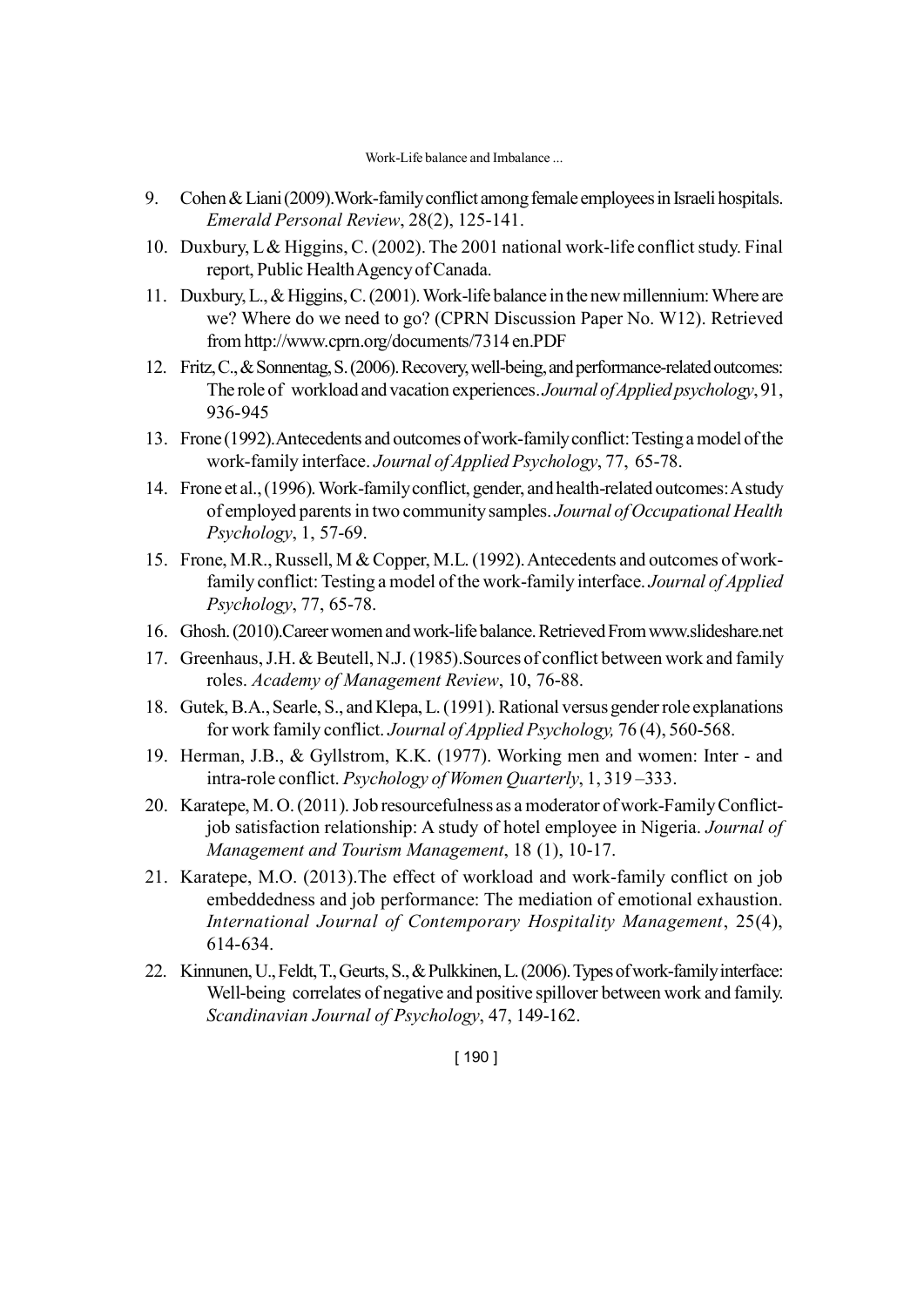- 23. Lakshmi & Gopinath (2013).Work life balance of women employee with reference to teaching faculties. *Abhinav International Monthly Referred Journal of Research in Management & Technology*, 11, 53-62.
- 24. Levy (2012). Working mothers and their perceived work-life balance. Master Scriptie Arbeid, Organisatie en Management.
- 25. Lilly, J.D., Duffy, J.A., and Virick, M.2006. A gender-sensitive study of McClelland's needs stress and turnover intent with work-family conflict. *Women in Management Review*, 21(8), 662-680.
- 26. McBrier, Debra Branch, Scott Schiemann, and Karen Van Gundy (2003). Home-towork conflict, work qualities, and emotional distress. *Sociological Forum*, 18 (1), 137-164.
- 27. Milkie, M.A., & Peltola, P. (1999). Gender and the work-family balancing Act. *Journal of Marriage and Family*, 61 (2), 476-490.
- 28. Morgan (2009). The impact of work –life balance and family-friendly human resource policies on employee job satisfaction. Proquest Dissertations and Thesis.
- 29. Narayana (2013).Work-family conflict- An exploratory study of the dependent child's age on working mothers. *Review of Integrative Business & Economies*, 2 (1), 449-470.
- 30. Netemeyer, R.G., Boles, J.S., & McMurrian, R. (1996). Development and validation of work-family conflict and family-work conflict scales. *Journal of Applied Psychology*, 81, 400-410
- 31. Pichler, F. (2008). Determinants of work-life balance: Shortcomings in the contemporary measurement of WLB, Aberdeen, UK, Soc Indic Res, 92, 449-469.
- 32. Prayag & Anjali (2006). Relationship Management –Inability to manage work-life balance top employee issue. Hindu Business Line, June 18.
- 33. Rathi & Barath (2012).Work-family conflict and job and family satisfaction: Moderating effect of social support among police personnel. Working Paper Series No 123.
- 34. Reddy, Vranda, Ahmed, Nirmala, Siddaramu (2010).Work-life balance among married women employee. *Indian Journal of Psychological Medicine*, 32 (2) 112-118.
- 35. Social Development Canada (2004). Balance and new workplace challenges –Frequently asked question for individuals.
- 36. Thriveni, K.K. (2012).Impact of work life balance on women employee's absenteeism and turnover-An emerging paradigm in issue of HR practices. *International Journal of Multidisciplinary Management Studies*, 6 (2), 132-141.